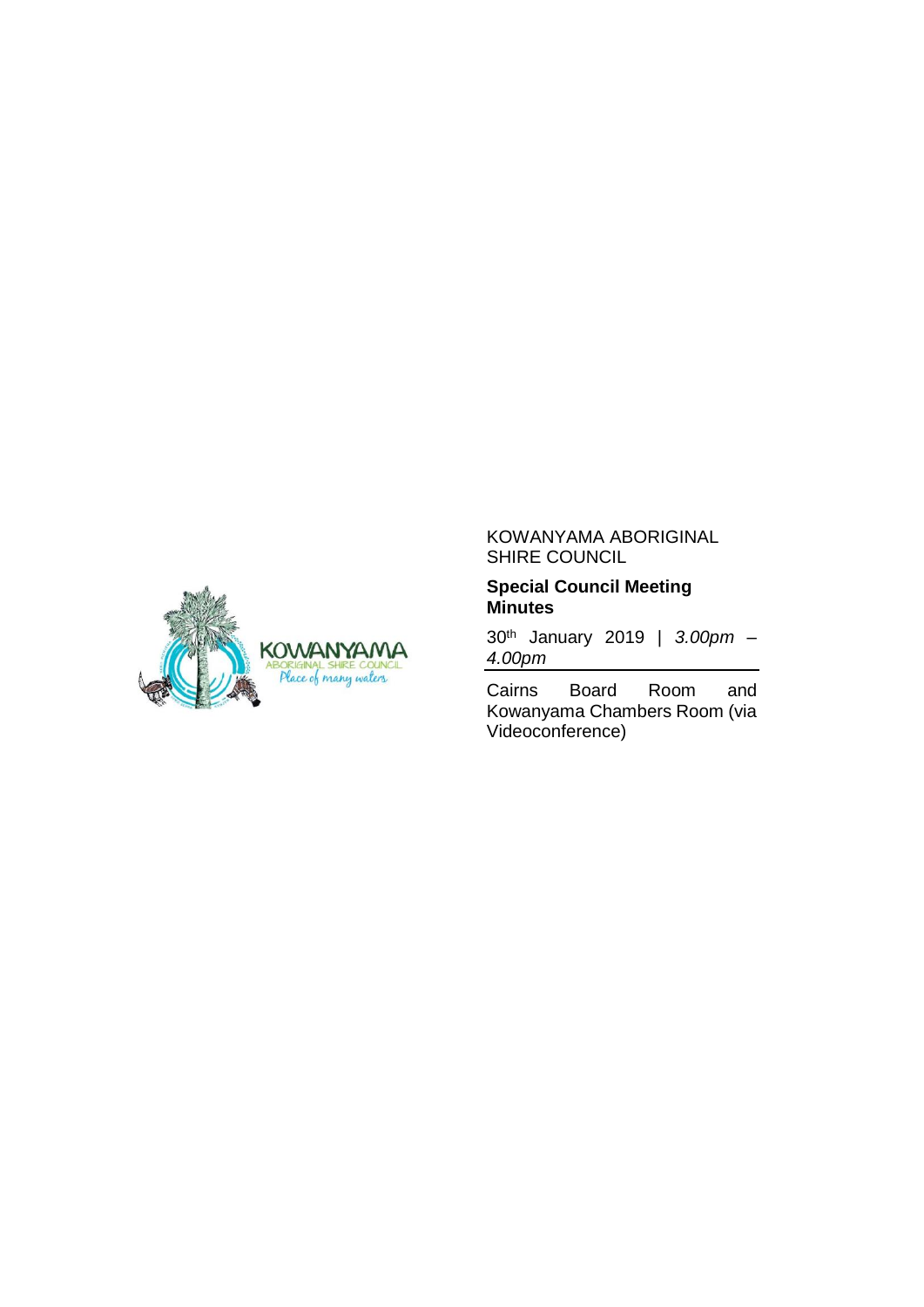## **Present:**

### **Councillors**

Mayor Michael Yam (Chair) Deputy Mayor Territa Dick Cr Aaron Teddy Cr Wendy Wust Cr John Fry

### **Executive**

Katherine Wiggins *Acting CEO & Executive Manager Governance and Operations (EMGO)* Michelle Vick *Executive Manager Community Services (Acting CEO)* Nicola Strutt *Acting Executive Manager Finance (EMF)* Christine Delaney *Executive Manager Human Resources (EMHR)* Jacqui Cresswell *Executive Manager Infrastructure, Works and Projects (EMIWP)*

## **Apologies**

Tom Corrie *Executive Manager Infrastructure, Works and Projects (EMIWP)*

## **1) Welcome & Apologies**

The Mayor welcomed Councillors to the meeting.

#### **2) Closed Business**

| <b>RESOLUTION - The Council moves into Closed</b><br>Business as per section 275 of the Local<br><b>Government Regulation 2012:</b>                                                             | <b>Moved Cr Fry</b><br><b>Seconded Cr Teddy</b> |
|-------------------------------------------------------------------------------------------------------------------------------------------------------------------------------------------------|-------------------------------------------------|
| (h) other business for which a public discussion<br>would be likely to prejudice the interests of the<br>local government or someone else, or enable a<br>person to gain a financial advantage. | <b>MOTION CARRIED,</b><br><b>All in Favour</b>  |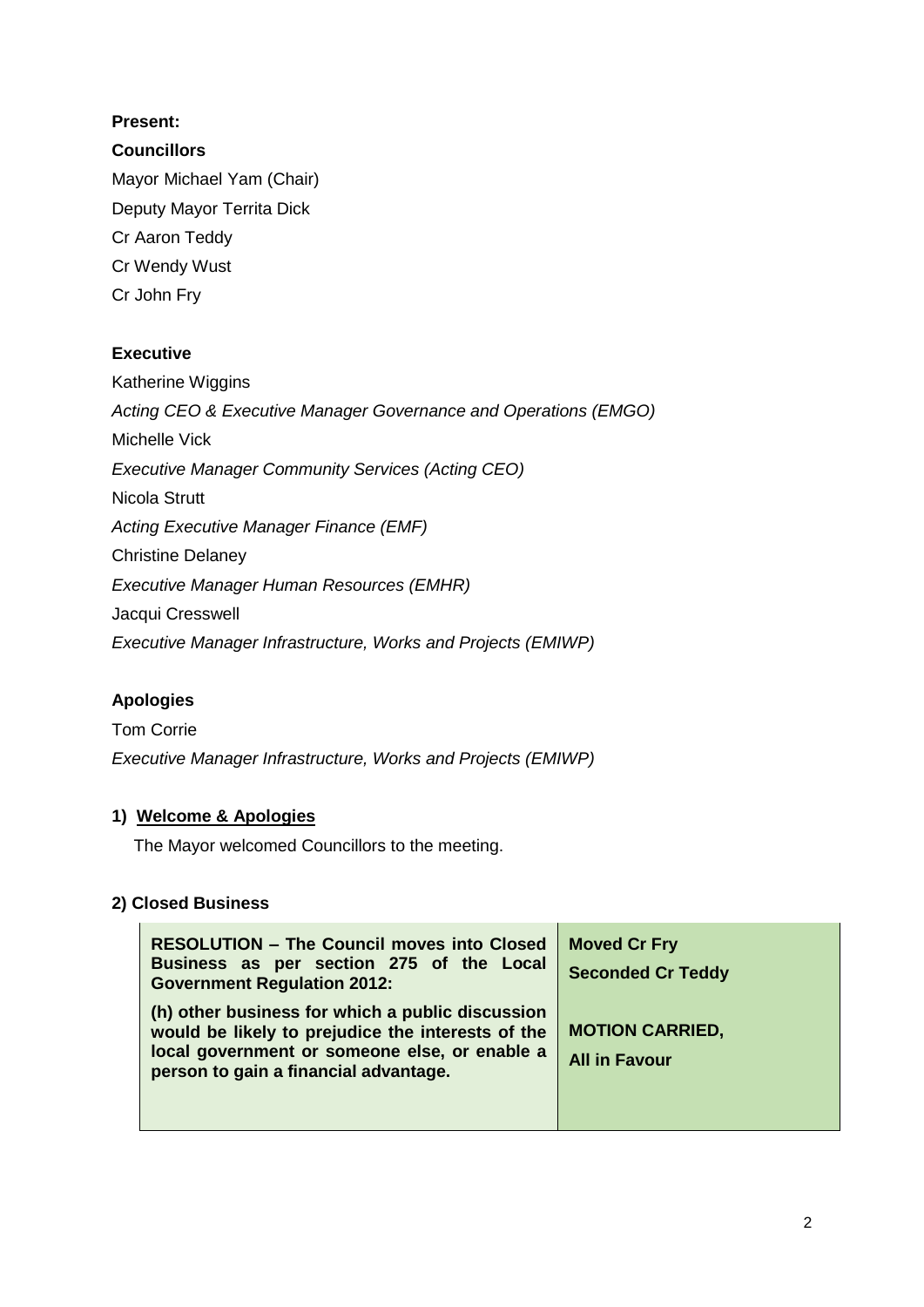| <b>RESOLUTION – The Council moves out of Closed</b><br><b>Business.</b>                                                                                                                         | <b>Moved Cr Fry</b>                            |
|-------------------------------------------------------------------------------------------------------------------------------------------------------------------------------------------------|------------------------------------------------|
|                                                                                                                                                                                                 | <b>Seconded Cr Yam</b>                         |
| (h) other business for which a public discussion<br>would be likely to prejudice the interests of the<br>local government or someone else, or enable a<br>person to gain a financial advantage. | <b>MOTION CARRIED,</b><br><b>All in Favour</b> |

#### **2a) Community Grant – Funeral**

| <b>RESOLUTION - Council decline the Community</b><br>Grants for upcoming funerals as other<br>community options available for use. | <b>Moved Cr Yam</b><br><b>Seconded Cr Teddy</b><br><b>MOTION CARRIED,</b><br><b>All in Favour</b> |
|------------------------------------------------------------------------------------------------------------------------------------|---------------------------------------------------------------------------------------------------|
|------------------------------------------------------------------------------------------------------------------------------------|---------------------------------------------------------------------------------------------------|

### **Action Item**

A/CEO to respond to applicants regarding the outcome of their community grants.

# **2b) Tender Variation Approval Request TKASC2018-004 Gravel Supply & Delivery**

| RESOLUTION - Council endorse V001, V002,<br>V003 variations to existing XtraCo contract<br>TKASC2018-004 for supply and delivery of gravel<br>$\mathsf{to}$ : | <b>Moved Cr Yam</b><br><b>Seconded Cr Fry</b> |
|---------------------------------------------------------------------------------------------------------------------------------------------------------------|-----------------------------------------------|
| <b>DATSIP (Men's Shed)</b><br>$\bullet$                                                                                                                       | <b>MOTION CARRIED,</b>                        |
| <b>Working for Queensland (Training Centre</b><br>$\bullet$<br>and Wellness Centre Carparks)                                                                  | <b>All in Favour</b>                          |

### **Action Item**

A/EMIWP to progress tenders for variations V006 & V007

# **2c) Kowanyama Batching Plant**

| RESOLUTION – Council endorse the temporary   Moved Cr Wust                                                                                            |                          |
|-------------------------------------------------------------------------------------------------------------------------------------------------------|--------------------------|
| extension of the contract for Wren Constructions<br>(as a prequalified supplier) to operate their<br>batching plant until 30 June 2019, and advertise | <b>Seconded Cr Teddy</b> |